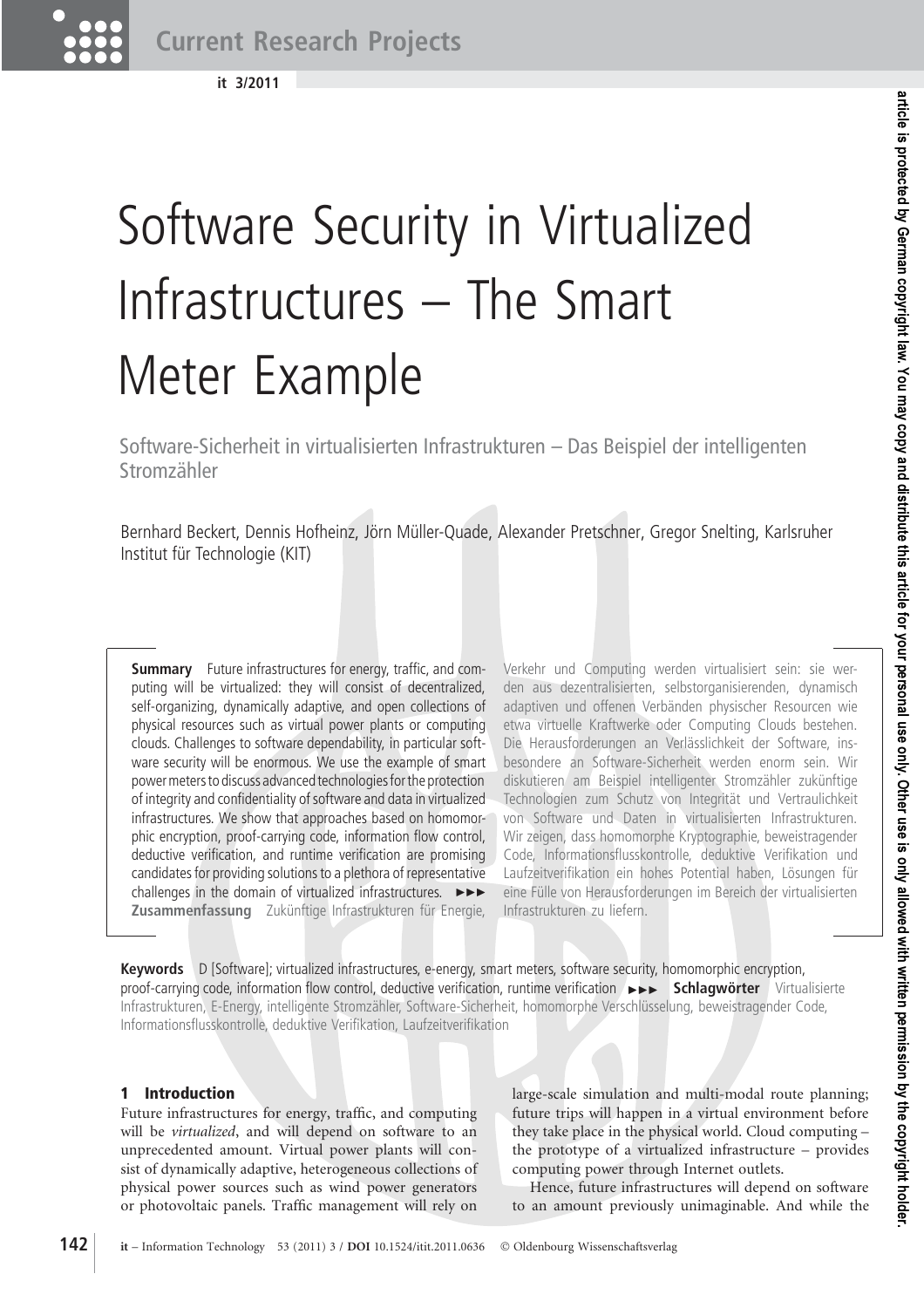state of the art perhaps allows to develop the necessary software functionality, virtualization generates *software dependability* problems, which cannot be handled by today's software technology. Dependable functionality, communication, fault tolerance, adaptivity, safety, security, and privacy will not only require the adaption of known dependability techniques, but also the development of new ones. For example, model checking or verification have never been applied to self-organizing software driving virtual power plants.

Software security will pose a particular challenge in virtualized infrastructures. Recent attacks, e. g., based on the Stuxnet worm, on SCADA (Supervisory Control and Data Acquisition) systems controlling industrial infrastructure demonstrate that even today, security is fragile. This problem will multiply in virtualized infrastructures. Thus, *integrity* will be essential, meaning that input, output, and critical computations cannot be manipulated from outside. For the protection of privacy, *confidentiality* will be essential (meaning that private or secret data cannot flow to unauthorized recipients), as well as appropriate filtering and aggregation of data. Classical IT security techniques such as access control and encryption will need additional breakthroughs, such as homomorphic cryptography, to be useful in energy or traffic infrastructures. New techniques such as semanticsbased software security analysis and information flow control will be needed to master integrity and confidentiality challenges.

In this overview article, we investigate software security problems in future virtualized infrastructures; using smart metering as an example. We demonstrate how advanced security technologies will be able to protect integrity and privacy. We concentrate on particularly promising techniques, namely homomorphic cryptography, information flow control, deductive verification, proof-carrying code, and runtime verification. We indicate how these techniques can be used to protect other components in critical infrastructure, such as SCADA systems. Note that we present a design for a future security toolbox, but not (yet) specific results.

#### 2 Smart Metering Systems

#### **2.1 Background**

Smart metering technology makes it possible to continuously measure the consumption of energy, gas, and water. Because the measuring devices are directly connected to a respective IT infrastructure, it is possible to transmit the measurement data in varying intervals to a piece of data administration software ("cockpit") which runs on a PC in the respective household or company, or directly to the energy provider or billing company.

The advantages are considered manifold: there is no need for physical people to read the meters; households can themselves detect a potential waste of energy by continuously monitoring consumption; fine-grained consumption information allows energy providers to tune

the load balancing of their networks; since resources cost differently at different times, households can automatically switch on, say, washing machines at the cheapest moment of the night.

Whether or not all these anticipated advantages will become reality is not the subject of this paper: for instance, we do not discuss if the energy used for a continuously running DSL modem does not outweigh the saved energy (which is estimated to not exceed ca. Euro 3.00 per month per household); nor do we discuss if load balancing should continue to be done at the street level; nor do we touch the legal perspective (see, e. g., [\[15\]](#page-8-0)).

We are convinced, however, that smart metering systems are an excellent example for the convergence of business and embedded IT and therefore are highly representative of tomorrow's virtualized infrastructures. Moreover, it is a fact that there is a politically motivated desire to install these devices on a large scale; that in terms of smart meters for electricity, a regulation (2006/32/EC) requires new houses to be equipped with respective basic technology for energy efficiency reasons as of January 2010, and that consumption data must be transmitted electronically in standardized form since April 2010; that, following European legislation, the German Energy Industry Act (Energiewirtschaftsgesetz, EnWG) requires the unbundling of energy providers, measurement device operators, and device readers; and that major energy providers are running huge sets of test installations today.

On the other hand, the economic benefits of rolling out smart metering technology remains to be proved; information security problems that are concerned with the measuring devices as well as with communication of the measurement data have not fully been solved yet; and it is also true that the population is becoming increasingly aware of the potential privacy issues that emerge from this innovative technology, as highlighted by the example of the 2008 Big Brother award to Yello Strom for their smart metering technology.

#### **2.2 Architecture of a Typical Smart Metering System**

Energy is measured in the measuring device, which sends the data to a data concentrator ("MUC"); both devices together are usually called the smart meter. Data administration software is used to check the current consumption, to build personal profiles, and to contrast these personal profiles to other profiles (see below). In order to reduce the attack surface, it seems of course advisable to physically implement data management and control of appliances in separate devices.

Text messaging and email services are being implemented that warn members of a household if they have likely forgotten to switch off, say, an oven. Metering data can be sent from the data administration software to many other IT systems, including Web 2.0 services such as social networks. Conversely, parts of the data admin software can be implemented in the cloud so that access via external PCs becomes possible.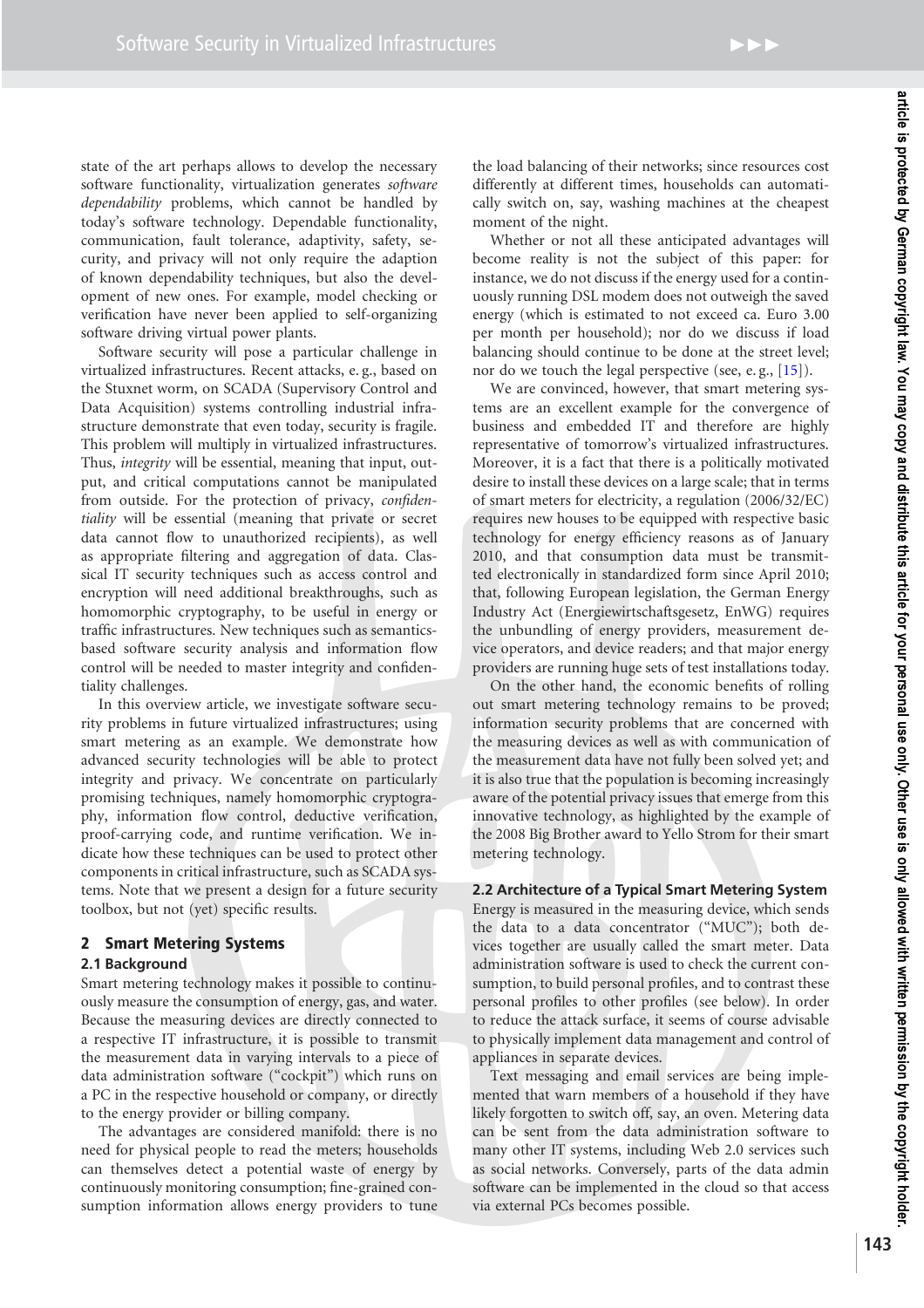

<span id="page-2-0"></span>**Figure 1** Smart metering systems: Bird's eye view.

When data is transmitted from the household to the energy provider or the respective billing company, a plethora of IT systems enters the game. These include gateways for the metering data, a web back-end for the end customer's data administration software that, among other things, can provide profiling data of comparable households, billing services, CRM systems, the implementation of sending the above warning text messages or emails, etc. Finally, it is perfectly conceivable that in case customers agree, their data is sent to third parties, including appliance vendors, call centers, advertisement providers, marketing companies, etc.

A typical architecture of the overall system – of which every energy provider of course offers differing instantiations – very roughly looks as depicted in Fig. [1](#page-2-0) (boxes are components, arrows represent data flows).

#### <span id="page-2-1"></span>**2.3 Trusted Device**

For security reasons, certain components of the smart metering system must be physically protected from manipulation. In particular, the measuring device itself must be protected from physical manipulation to ensure that the measurement corresponds to the true electricity consumption; there must be a *trusted device* providing certain (software) functionality, including encryption, which is protected from manipulation of its software; finally, the devices that physically switch appliances must be protected from manipulations.

In our architecture, we assume that the smart meter (i. e., the measuring device and the MUC) and the trusted device are the same logical component. Software with different trust levels runs on the trusted device (core, kernel, application). The core cannot be updated remotely. The kernel can be updated but only from trusted sources. The applications can come from the same source as the cockpit software.

#### <span id="page-2-2"></span>3 Challenges

In a smart metering environment as described above, a number of challenges arise, both related to the integrity and confidentiality of software and data. Concretely, we can isolate several desirable properties of a smart metering system.

First of all, a customer might be interested in protecting his or her detailed power consumption traces: Individual electrical devices (ovens, hair dryers, TV sets, etc.) have characteristic power consumption patterns which make it possible to even identify single appliances [\[18\]](#page-8-1). Hence, detailed power traces are useful for marketing purposes. For instance, heavy users of kitchen devices are more likely to be susceptible to food-related advertisements. Heavy computer users might be more susceptible to advertisements for microelectronics or computer games.

One could also analyse power consumption patterns to identify individuals from certain groups (e. g., students, jobless persons, night-shift workers, etc.). Besides, power traces can be used to determine, e. g., how many people live in the household, when the household members are on vacation, or even when they leave the house. In principle, this data is useful for burglars.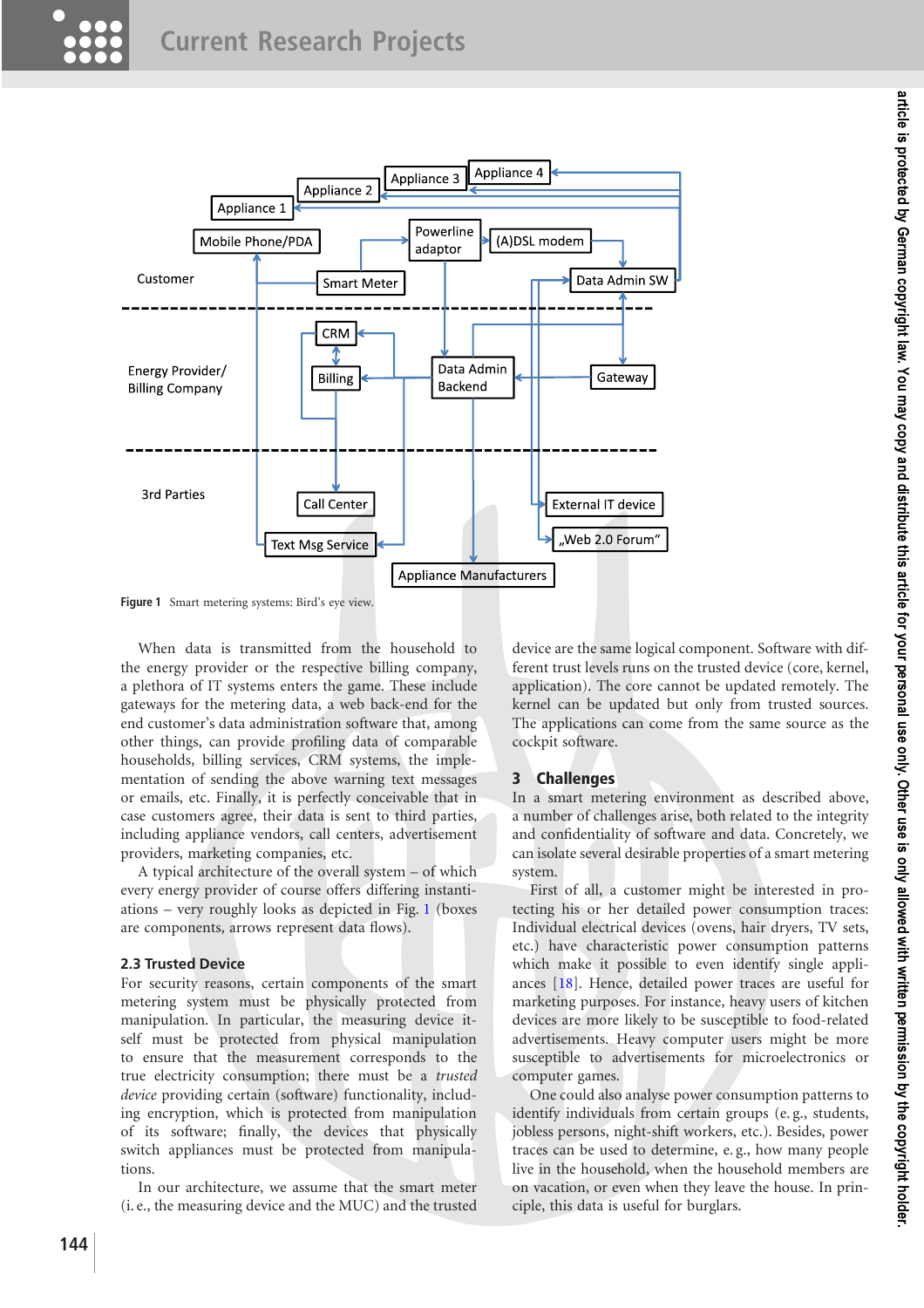Hence, to protect the customer's privacy, detailed power consumption traces should be protected [\[18\]](#page-8-1). Of course, on the other hand, the energy provider has a legitimate interest in using power consumption information for billing and to predict power demands and adjust its infrastructure.

Furthermore, the integrity of the system and, in particular, the trusted device must be protected from attacks. For this, the design and the correct implementation of the software in the trusted device play a central role. As a smart meter will be installed in households for quite some time before they are exchanged, it should be possible to remotely update the software on the trusted device. It is a difficult challenge to nevertheless ensure integrity. The core of the trusted device, which cannot be updated itself, has to provide this assurance.

Measurements exist both in raw and in aggregated form. These aggregations pertain to the dimensions of both time (seconds, hours, days, months) and space (one appliance, a household, a house, a block, a district, a city). Among other things, whenever these aggregations are used for control purposes, e. g., load balancing, their integrity and authenticity become crucial properties. Otherwise, a possible attack consists in tricking an energy provider into thinking that either too much or too little energy will be needed at a specified moment in time, with potentially hazardous consequences for the infrastructure.

Finally, one has to ensure that control signals are not tampered with. Even if they are generated by the cockpit or the user via PDA they cannot be trusted completely. Terrorists could start a distributed denial-of-service attack or worse if they can install malware on the cockpit and thus switch on a large number of appliances at the same time, producing a surge in energy consumption and system breakdown. The only protection is that switching is done by the trusted device (possibly requiring authorisation from the provider for certain changes in consumption).

#### <span id="page-3-0"></span>4 Homomorphic Encryption

In this section, we will outline techniques to *securely* and *efficiently* aggregate data using homomorphic encryption. This will in particular be useful to our secure metering use case. However, of course the techniques will be versatile enough for more general applications.

In smart metering, we will only need to operate in a very specific way on encrypted data. More specifically, we will only need an *additively homomorphic* encryption scheme, which allows to compute the encryption of the *sum* of several encrypted plaintexts.

Paillier's encryption scheme [\[19\]](#page-8-2) is an example of an additively homomorphic encryption scheme. A distinguishing feature of Paillier's encryption scheme is the (additively) homomorphic property: we have

$$
Enc(pk, m_1) \cdot Enc(pk, m_2) = Enc(pk, m_1 + m_2)
$$

#### **4.1 Applications to Smart Metering**

In a smart metering system, the aggregation of measurements before transmitting them to the energy provider, will ensure confidentiality of the customer's detailed power traces. Aggregation can happen in two dimensions: over time (i. e., we can aggregate measurements from throughout the week), or space (i. e., we can aggregate from several customers). In both cases, only an additively homomorphic encryption scheme is necessary. Garcia and Jacobs [\[10\]](#page-8-3) explain how the secure aggregation of measurements across several customers can be performed using an additively homomorphic encryption scheme such as Paillier's scheme (other approaches in the context of billing and load distribution also exist [\[4;](#page-8-4) [5;](#page-8-5) [20\]](#page-8-6)). Concretely, the idea is as follows: Each customer *i* performs his or her own measurement *mi*. The goal is to compute the aggregation  $\sum_i m_i$  of several measurements from several customers. Each customer possesses a Paillier public/secret key pair, as does the energy provider. All customers engage in an efficient multi-party protocol to compute an encryption of the aggregation  $\sum_i m_i$  of measurements under the energy provider's public key. This requires only a link from each customer to the energy provider. In the end, the energy provider decrypts the aggregated data and only learns the aggregation of measurements, while no customer learns anything about other customers.

This approach of secure aggregation demonstrates the applicability of (limited) homomorphic encryption to the smart metering setting. In particular, cryptography can be used to simultaneously achieve seemingly contradictory requirements (the energy provider's desire to gather information vs. the customer's privacy) [\[10\]](#page-8-3). Our goal is to extend these ideas for the use in a practical smart metering system. In particular, it is a unique challenge to combine aggregation and homomorphic cryptography with digital signatures (which are an important instrument for integrity of smart meters).

#### **4.2 Fully Homomorphic Encryption**

Essentially, additively homomorphic encryption schemes only allow the summation (and hence averaging) of encrypted data. This property is useful in the smart metering example, and can be efficiently achieved, e. g., using Paillier's encryption scheme. However, certain scenarios call for more general homomorphic properties of encryption schemes.

For instance, a *fully* homomorphic encryption (FHE) scheme allows arbitrary computations on encrypted data. Until very recently, *fully homomorphic* encryption schemes were actually deemed impossible. However, in a breakthrough work, in 2008 Craig Gentry from the IBM T. J. Watson research center finally succeeded in constructing the first FHE scheme [\[11\]](#page-8-7).

Fully homomorphic encryption might seem like the obvious way to achieve secure cloud computing: instead of sending all data in plain into the cloud to outsource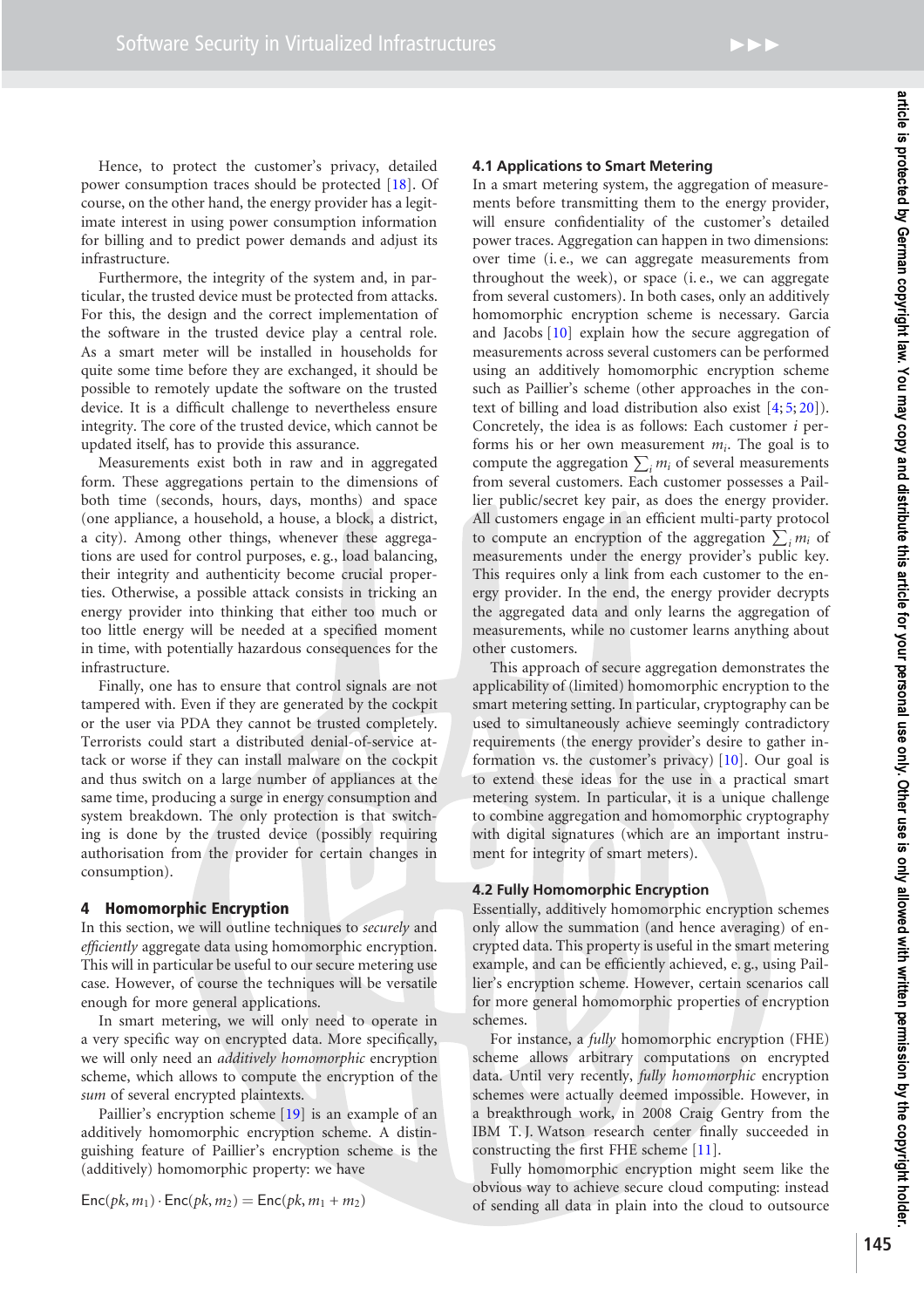computations on that data, *encrypt* all data, and let the cloud compute on this encrypted data. The encrypted result can then be sent back to the customer, who possesses the secret key to decrypt the result. But as of today, FHE schemes are far too inefficient to be directly useful in the cloud computing setting. That is, computing on encrypted data is far more expensive than computing on unencrypted data. Current implementations of FHE schemes may require several seconds to perform a single logical operation on encrypted data.

Hence, while FHE schemes offer vast possibilities, additional research is required to fit FHE schemes to applications. One current effort in the cryptographic community is thus speeding up current FHE schemes through algorithmic improvements. Furthermore, in several applications (e. g., secure multiparty computations), FHE schemes can be supported by existing solutions, e. g., secure hardware. We can hope to get "the best of both worlds," i. e., both the functionality of FHE schemes and the efficiency of existing solutions.

#### 5 Language-Based Security

Traditional software security mechanisms, such as access control, certifications of origin, protocol verification, intrusion detection, will of course be necessary in virtualized infrastructures, but will not be sufficient. For smart metering, *integrity* will be essential, meaning that critical computations cannot be manipulated from outside. For privacy, *confidentiality* will be essential, meaning that private data cannot flow to public ports.

Research in software security has developed techniques such as proof-carrying code and information flow control (IFC), which analyze the true semantics of software, and provide guarantees about software behavior and not just its "packaging". As such analyses examine the program source code, they are called "language-based". Experimental security infrastructures based on these techniques have been developed in large European projects [\[7\]](#page-8-8). Modern program analysis based on interprocedural dataflow analysis, abstract interpretation, or model checking has developed powerful tools for discovering anomalies in software. IBM developed an IFC tool which can analyse large programs written in full Java [\[8\]](#page-8-9). New results concerning central notions such as noninterference and declassification are pursued in the new DFG priority program "Reliably Secure Software Systems" (RS3). RS3 integrates software security with advanced verification and program analysis.

#### **5.1 Proof-Carrying Code**

Proof-carrying code comes with an (encoded) formal proof of some desirable property. Properties might be functional, safety, or security related. Proofs are written in some formal logic, and refer to the program text of the software (e. g., loop invariants in Hoare logic). Upon installation, the proof must automatically be checked for correctness, and it must be checked that the proof does indeed correspond to the software component. Proofcarrying code is based on the fact that checking a proof can be done efficiently, in contrast to the expensive (manual) construction of the proof. In the literature, proof checkers have been described in detail. The European project Mobius has developed a security infrastructure based on proof-carrying code, which is used for Java code in mobile devices.

In the smart meter, proof-carrying code could be very helpful once new software versions are downloaded to the smart meter. Integrity and privacy properties must be formalized when developing the software to be downloaded, and corresponding formal proofs be constructed (this will be a nontrivial task). The checker is based on theorem prover technology, and must be part of the trusted device (see Sect. [2.3\)](#page-2-1). Upon download, the checker will guarantee functionality and security, or – if proof checking fails – it will disallow installation.

Note that this approach assumes a fixed (formal) specification of the functionality to be downloaded. If the specification changes, the checker can still check whether the code satisfies it, but cannot check the validity of the new specification. In such cases, the formal specification must be supplied or downloaded independently and rely on certification keys.

#### **5.2 Information Flow Control**

As an alternative to proof-carrying code, new IFC techniques can be applied to guarantee integrity and privacy. Data which is marked confidential (e. g., power consumption traces) must not flow to public ports (e.g., the gateway of the energy provider), or perhaps only in aggregated form as discussed in Sect. [4.](#page-3-0) Similarly, critical computations (e. g., appliance switching commands) must not be manipulated from outside (e. g., by the billing company – but perhaps manipulation from the "cockpit" is allowed).

Technically, information flow control is difficult, in particular for realistic programs (e. g., 100 kLOC) written in realistic languages (e. g., full Java byte code). Concurrency and multi-threading make information flow particular demanding. The theoretical foundations, such as noninterference and declassification, are still subject to ongoing research. The Mobius project delivered the first information flow infrastructure for Java Card applications on mobile devices; it is based on security type systems. In Germany, RS3 integrates information flow control with modern program analysis and verification technology.

A precise IFC analysis must exploit flow-sensitive, object-sensitive, and context-sensitive information as computed by interprocedural dataflow analysis. The results of such an analysis can be encoded in form of a program dependency graph, as indicated in Fig. [2.](#page-5-0) Without going into details, note that information can flow in the program only along paths in the dependency graph. If there is no path, it is guaranteed that there is no (ille-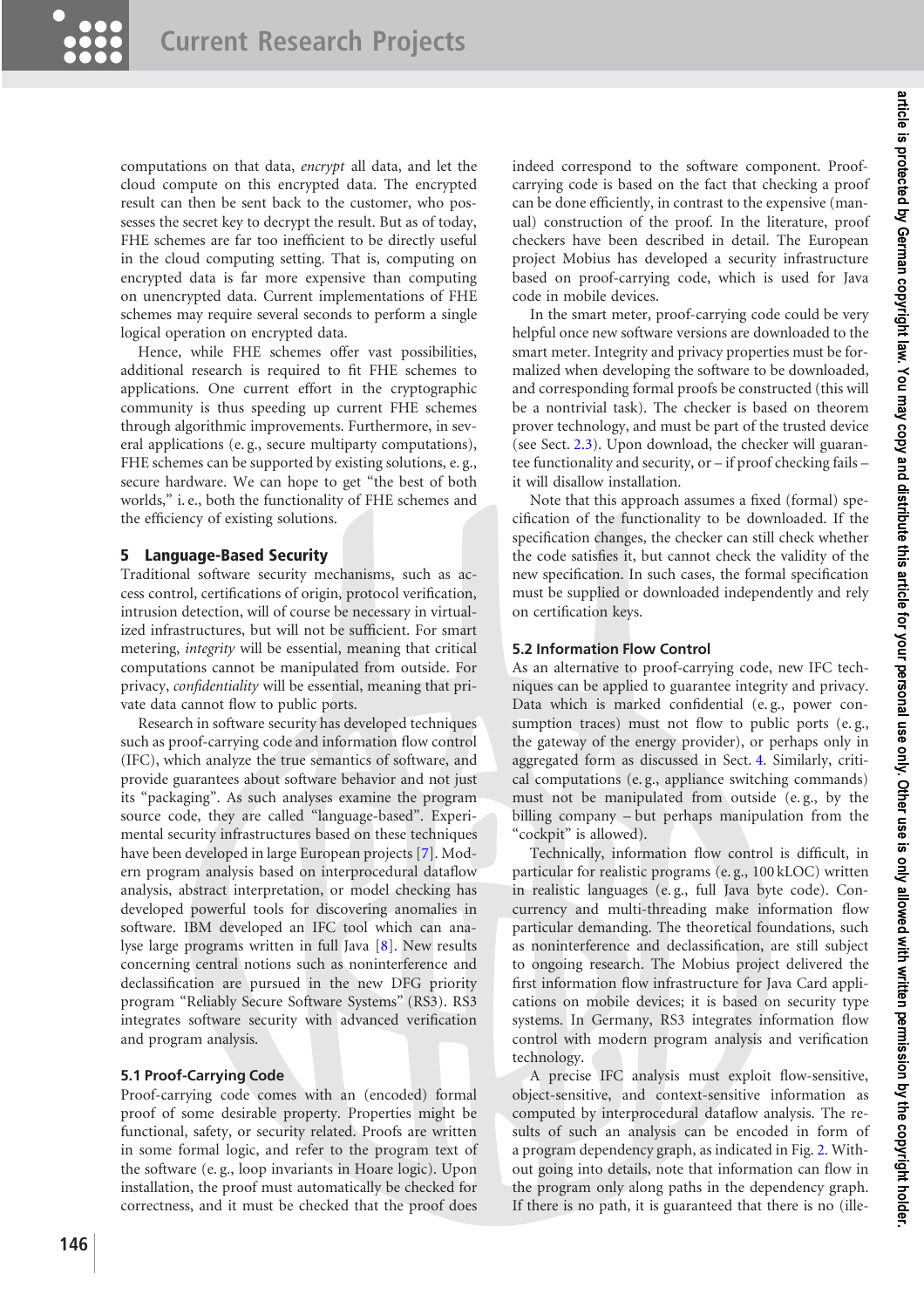

<span id="page-5-0"></span>Figure 2 A simple Java password checker and its program dependency graph (without exceptions) with computed security levels (white = public, grey = confidential, dark = secret). The program contains a security leak showing up as a level conflict in the return node (upper right).

gal) flow of information. This fundamental property (for which a machine-checked formal proof exists [\[22\]](#page-8-10)) makes dependency graphs so suitable for information flow control. Note that in the presence of procedures, arrays, objects, exceptions, etc. the construction of the graph becomes very complex. Today, two dependency graph implementations for full Java exist (one, the JOANA tool, developed at KIT), as well as a commercial implementation for C/C++, called CodeSurfer. JOANA can handle full Java bytecode and scales up to 50 kLOC. Full details can be found in  $[12; 13]$  $[12; 13]$  $[12; 13]$ .

For smart meters, IFC, together with other program analysis methods (see e. g. [\[21\]](#page-8-13)), can guarantee that integrity of the trusted device cannot be broken by software attacks; which is essential for dependable cryptography and proof checking. Information flow control can also guarantee that household appliances cannot be controlled directly by external software, thus protecting safety and integrity of the appliances. Information flow control will guarantee privacy protection by introducing appropriate security levels for secret, encrypted, aggregated, and public data and analysing the information flow for all such data in the smart meter and the cockpit. Analysis must carefully introduce declassification [\[17\]](#page-8-14), e. g., at aggregation points.

#### 6 Deductive Program Verification

Functional correctness of the trusted device's kernel is so central for integrity of the smart metering system that a formal verification is certainly justified. Formal verification is needed in particular for the hardware interface (measuring device and appliance switching), cryptographic services, the proof checker built into the trusted device, information flow control implementations, and communication/authentification services.

Fortunately, program verification today can be applied to real-world software. The Verisoft XT project showed that verifying an operating system micro kernel is feasible [\[3\]](#page-7-0). It verified properties of SYSGO's PikeOS, which may very well serve as the basis for implementing a trusted device kernel for an advanced smart meter implementation. Another spectacular verification is the L4.verified project [\[6\]](#page-8-15). Such achievements clearly demonstrate that verification of the trusted device is indeed possible.

Besides guaranteeing functional correctness, verification can be used to formulate information-flow problems as proof obligations in program logics. We can leverage these advances together with our own experience in formal methods for functional properties in order to specify and verify information flow properties.

In the simplest case, a confidentiality policy can be formalized as non-interference and described in terms of an indistinguishability relation on states. That is, two program states are indistinguishable for *L* if they agree on values of *L* variables. The non-interference property says that any two runs of a program starting from two initial states indistinguishable for *L*, yield two final states that are also indistinguishable for *L* variables.

In a smart-metering system, more complex properties such as controlled information release need to be assured. We plan to define syntax and semantics of a specification language for information-flow properties at the level of (Java) programs. The goal is a language that is expressive enough to allow security requirements at the system level to be easily and flexibly broken down into program level requirements. Further, we will design and implement a system for verifying programs annotated with security properties and specifications. More specifically, we will be concerned with the rule-based generation of first-order verification conditions from annotated Java programs. The technological basis will be the KeY system (co-developed at KIT) [\[2\]](#page-7-1).

Our project is based on recent advances in using program logics (such as Hoare Logic or Dynamic Logic) for the specification and verification of information-flow properties at code level. Using program logics, noninterference can be directly formalized; or it can be translated into dependence properties, which in turn can be formalized in program logics. Non-interference can also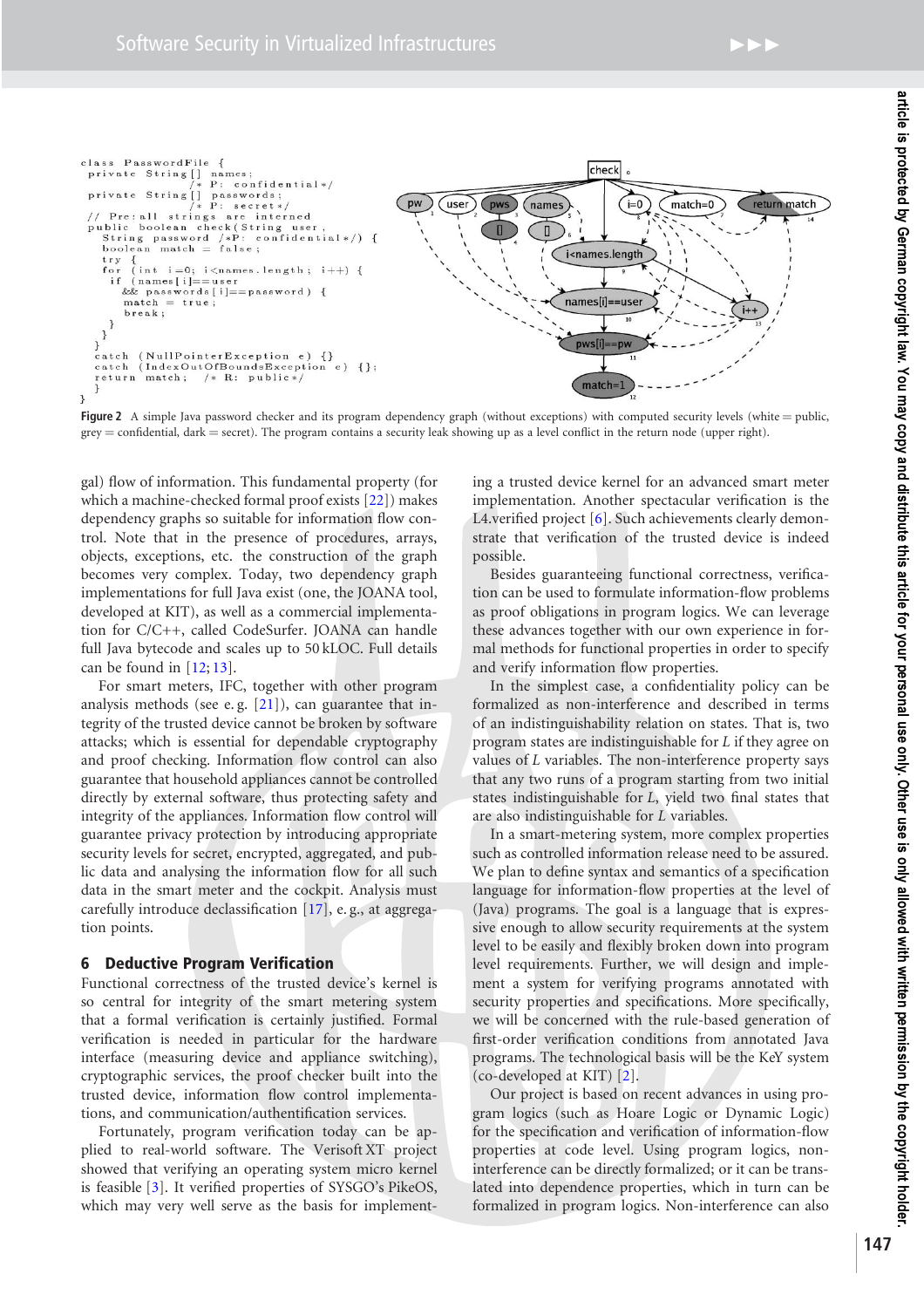be translated into proof obligations that can – in principle – be handled by unmodified existing program verification tools using a technique called *self-composition* [\[1\]](#page-7-2).

We also plan to adapt the concept of *ownership* to the verification of information-flow properties. This concept has been developed in the context of deductive verification of functional properties to specify that complex data structures are not *changed* in unexpected ways (e. g. [\[16\]](#page-8-16)). For information-flow properties, ownership has to be adapted so that one can specify that data structures are not *read* in an unintended way.

#### 7 Runtime Verification

The system architecture in Fig. [1](#page-2-0) depicts several data flows some of which are potentially privacy-sensitive and deserve protection. The data types in question include raw sensor data, profiles, and customer master data, but also traffic data that is created whenever the customer interacts with any other of the various stakeholders. The problem, then, is to make sure that these different kinds of data are used w. r. t. laws and regulations, but also w. r. t. customer-defined requirements.

As an example, data is collected by the smart metering device and sent to the customer's data management system on a per-second basis, and to the frontend of the energy provider on a 15-minutes basis. The data management software computes profiles, deltas with other people's profiles and historical data, and displays the result of these computations in graphical form. Because the customer has provided his consent, this fine-grained measurement data is sent to a vendor of appliances who can recommend some energy class A fridge. At the same time, the customer may not fully understand his monthly bill and contact a call center which, in turn, has access to a plethora of different kinds of data. In this setting, there are different kinds of data in different representations on different machines in different governance (and liability domains). The problem then is, how can this data be controlled. This is a real problem: Among other things, only recently, a variety of Android mobile phone applications – that could be part of the smart metering system – have been shown to disclose location information to advertisement servers or SIM and phone numbers to other stakeholders without explicitly asking for the user's consent [\[9\]](#page-8-17).

Roughly speaking, runtime verification denotes decision procedures for whether a future or past temporal logic formula is satisfied, open, or violated for a finite prefix of a possibly infinite trace of (sets of) events. As such, runtime verification is, in contrast to model checking or deductive theorem proving, a technique that is solely used dynamically. Statements on the truth value of a formula are hence made for one given trace and one moment in time rather than for all traces of the system under consideration.

Runtime verification is relevant in the context of smart metering contexts when it comes to monitoring the usage of data. Roughly, monitors are implemented that listen to the events that happen in the system. These events include the access to possibly sensitive data items, copying these items, but also deletion requirements. These events happen at different levels of abstraction, including the level of machine language, data bases, runtime systems such as .NET or Java virtual machines, infrastructure applications such as X11, within applications such as those in Microsoft Office, etc. For each of these layers, events that relate to sensitive data items must be observed. This is done by (automatically) transforming the temporal logic formulas that specify adequate data usage into respective monitors at the respective layers of abstraction.

For controlling data usage, a simple temporal logic with abstractions for limited cardinality constraints is the Obligation Specification Language, or OSL [\[14\]](#page-8-18). Traces are sequences of sets of events. Then, given an OSL formula  $\varphi$  and a trace (prefix)  $t$ , runtime verification decides at runtime, for each moment in time  $n$ , whether or not  $\varphi$ is true at *n* (can never be violated in the future), violated (can never become true in the future), or whether this decision cannot be taken yet. It is possible to automatically synthesize monitors from policies written in OSL. These generated monitors allow us to detect runtime violations of properties like those described in Sect. [3.](#page-2-2) With minor extensions, it is in many cases also possible to prevent a policy violation.

OSL, augmented by constructs to speak of a system's data state, enables to specify policies that allow or disallow the flow of information (1) within one layer of the system, (2) across layers of abstraction, and (3) in-between different systems. This can formally be captured by containers that may or may not contain specific data items. Because OSL can be expressed in LTL, it is almost trivial to automatically derive generic monitors from usage control policies. In order to be applied to the smart metering system, we need to connect these generic monitors to the concrete different subsystems, thus yielding a controlled system where it is possible to detect or prevent the flow of data from, say, the data management software, to, say, a call center. Figure [3](#page-7-3) shows an example: the system evolves over time. In each step, the mapping from containers (files or emails or data-base records stored in one of the subsystems) to data (e. g., usage profiles) may change. Policies that are transformed into monitors (state machines) make sure that, at runtime, specific usage patterns or specific mappings from containers to data are disallowed.

For all the different systems that taken together make the overall smart metering system, we need to either write or generate OSL policies to configure the generic runtime monitors that implement usage control and data flow detection. Some of the monitors (or submonitors at one layer of abstraction) are likely to leverage static results from the work on language-based security and static verification. Once such a system is in place, we can provide guarantees in terms of system-wide data flows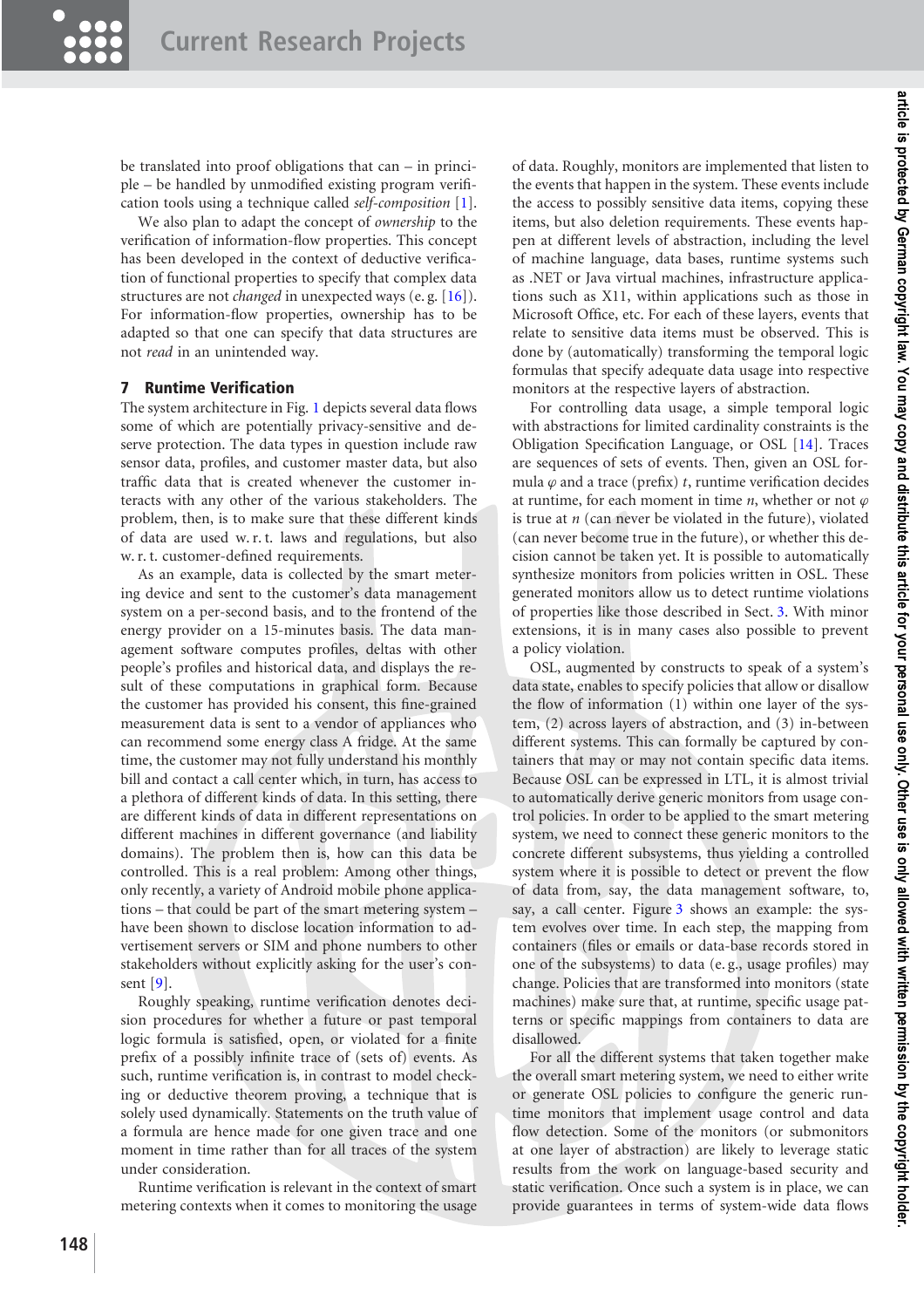

System trace: from one information state to the next information state (containers mapped to data):

Violation of the (transition- or usage-based) property (=policy) "ALWAYS(a IMPLIES NOT NEXT b)" is detected as soon as b is executed

Violation of the (state– or data–based) property (=policy) "NEVER d1 and d2 in same container" is detected as soon as a is executed



<span id="page-7-3"></span>**Figure 3** Runtime Verification meets Data Flow Detection.

in the overall distributed smart metering system, thus addressing the important privacy challenges described in Sect. [3.](#page-2-2)

#### 8 Conclusions

The recent Stuxnet attacks on SCADA systems controlling industrial plants demonstrate that the software security risk is high for today's critical infrastructures. It will be even higher for tomorrow's virtualized infrastructures such as E-Energy, E-Traffic, and Cloud Computing. In this overview, we have described a mix of techniques which will reduce security and privacy risks in such infrastructures. Concentrating on smart metering, we have shown:

- Homomorphic encryption schemes, as well as their combination with authentification methods, allow E-Energy providers to collect usage profiles in aggregated form, while customer privacy is still protected.
- Language-based security methods analyse the true semantics of smart metering software, instead of just providing guarantees about its origin.
- Proof-carrying code allows to securely download software into the smart meter while checking its functionality. The necessary proof checker (as well as the encryption software) resides in a trusted device inside the smart meter.
- Information flow control protects critical computations, such as control of household appliances, and discovers privacy leaks. IFC is also used to protect integrity of the trusted device.
- Deductive verification can guarantee functional correctness for, e. g., the proof checker and the encryption software, as well as for the smart meter kernel. Verification can as well support IFC.
- Runtime verification can dynamically detect illegal information flow in case static IFC is not possible or too imprecise, or system boundaries need to be crossed.

Attacker models, social engineering, and similar aspects are important as well, but were not discussed here for

reasons of space. While we have concentrated on the smart metering example, let us conclude with an outlook to how our technology will help to prevent attacks on SCADA systems such as the recent Stuxnet attacks:

- Stuxnet used stolen certification keys. This highlights our approach, namely that we need to analyse the true semantics of a program and not just certify its origin. Program analysis and IFC are becoming more powerful every year, and will eventually kill Stuxnet.
- Current SCADA systems lack a trusted device, which would greatly reduce the risk of infiltration.
- Stuxnet relies on a whole set of zero-day exploits. The latter are often based on software bugs or attacks such as buffer overflow attacks. Modern program analysis has developed powerful tools for finding such anomalies.
- Verification, while expensive, can today formally verify realistic systems such as SCADA security cores.
- Proof-carrying code techniques prevent downloading malware, and runtime verification can dynamically discover illegal information flow.

We do not claim that we can prevent Stuxnet with our current box of security approaches. But our techniques will certainly make attacks much more difficult. We thus plan to implement our approach in a large-scale project, which aims at critical infrastructures as a whole, and will support not just smart metering and E-Energy, but also E-Traffic and Cloud Computing.

#### <span id="page-7-2"></span>**References**

- [1] G. Barthe, P. R. D'Argenio, and T. Rezk. Secure information flow by self-composition. In: *17th IEEE Computer Security Foundations Workshop (CSFW-17)*, pp. 100–114. IEEE Computer Society, 2004.
- <span id="page-7-1"></span>[2] B. Beckert, R. Hähnle, and P. H. Schmitt, editors. *Verification of Object-Oriented Software: The KeY Approach*. LNCS 4334. Springer-Verlag, 2007.
- <span id="page-7-0"></span>[3] B. Beckert and M. Moskal. Deductive verification of system software in the Verisoft XT project. In: *KI*, 24(1), 2010. Online first version available at SpringerLink.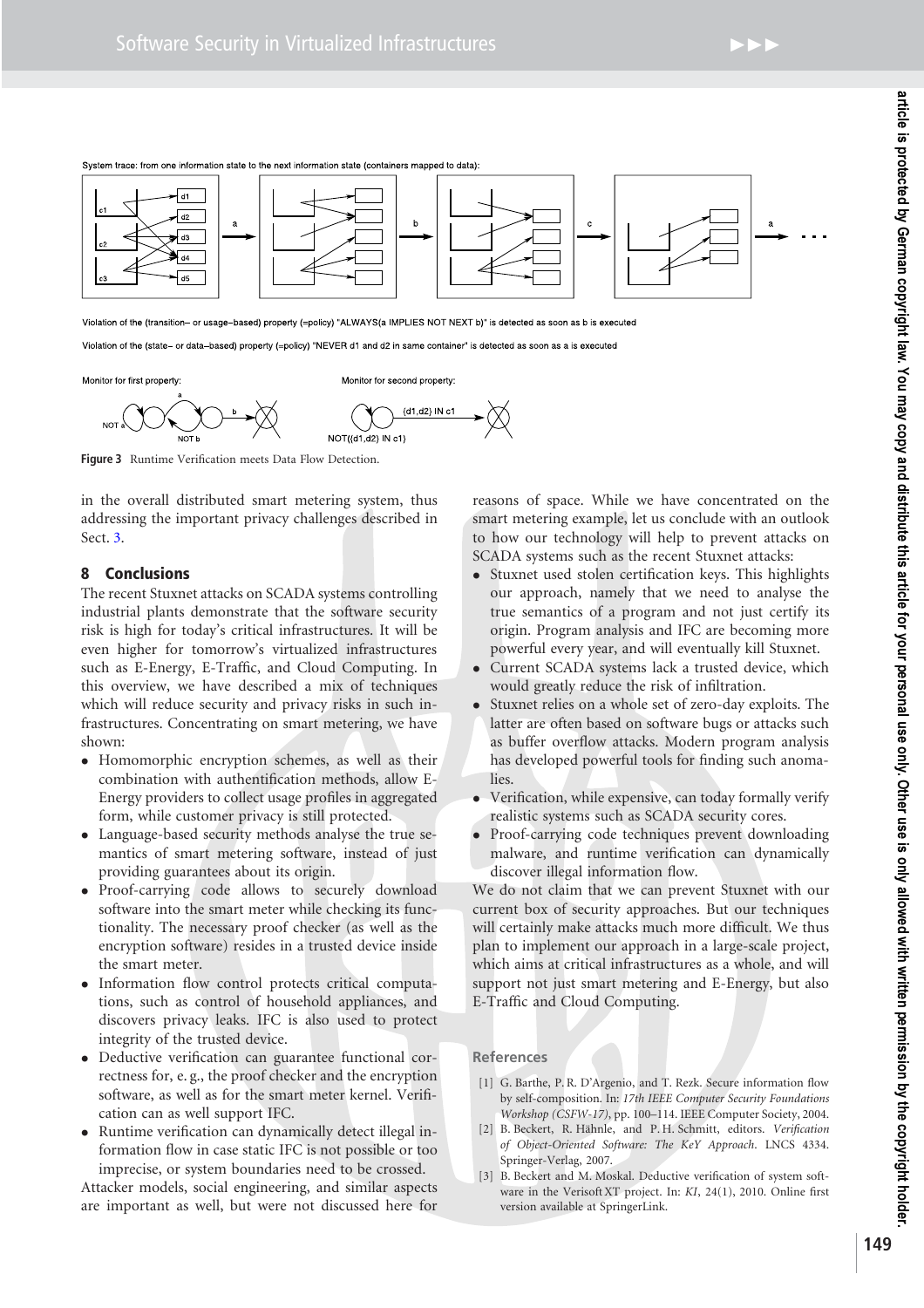- <span id="page-8-4"></span>[4] J.-M. Bohli, C. Sorge, and O. Ugus. A privacy model for smart metering. In: *Proc. of the First IEEE Int'l Workshop on Smart Grid Communications (SmartGridComm)*, pp. 1–5, May 2010.
- <span id="page-8-5"></span>[5] C. Efthymiou and G. Kalogridis. Smart grid privacy via anonymization of smart metering data. In: *Proc. of the First IEEE Int'l Workshop on Smart Grid Communications (SmartGridComm)*, pp. 238–243, 2010.
- <span id="page-8-15"></span>[6] G. Klein, J. Andronick, K. Elphinstone, G. Heiser, D. Cock, P. Derrin, D. Elkaduwe, K. Engelhardt, R. Kolanski, M. Norrish, T. Sewell, H. Tuch, and S. Winwood. Sel4: Formal Verification of an Operating-System Kernel. In: *Communications of the ACM*, 53(6):107–115, 2010.
- <span id="page-8-8"></span>[7] G. Barthe, L. Beringer, P. Crégut, B. Grégoire, M. Hofmann, P. Müller, E. Poll, G. Puebla, I. Stark, and E. Vétillard. Mobius: Mobility, Ubiquity, Security. Objectives and progress report. In: *TGC 2006: Proc. of the Second Symp. on Trustworthy Global Computing*, LNCS 4661, pp. 10–29, November 2006.
- <span id="page-8-9"></span>[8] O. Tripp, M. Pistoia, S. J. Fink, M. Sridharan, and O. Weisman. TAJ: Effective taint analysis of web applications. In *PLDI '09: Proc. of the 2009 ACM SIGPLAN Conf. on Programming language design and implementation*, pages 87–97, ACM, 2009.
- <span id="page-8-17"></span>[9] W. Enck, P. Gilbert, B.-G. Chun, L. Cox, J. Jung, P. McDaniel, and A. Sheth. Taintdroid: An information-flow tracking system for realtime privacy monitoring on smartphones. In: *Proc. of the 9th USENIX Symp. on Operating Systems Design and Implementation*, October 2010.
- <span id="page-8-3"></span>[10] F. Garcia and B. Jacobs. Privacy-friendly Energy-metering via Homomorphic Encryption. In: *6th Workshop on Security and Trust Management (STM 2010)*, September 2010.
- <span id="page-8-7"></span>[11] C. Gentry. Fully homomorphic encryption using ideal lattices. In: *Proc. of the 41st Annual ACM Symp. on Theory of Computing (STOC 2009)*, pp. 169–178, 2009.
- <span id="page-8-11"></span>[12] C. Hammer. Experiences with PDG-based IFC. In: *Proc. of the Int'l Symp. on Engineering Secure Software and Systems (ESSoS'10)*, LNCS 5965, pp. 44–60, February 2010.
- <span id="page-8-12"></span>[13] C. Hammer and G. Snelting. Flow-sensitive, context-sensitive, and object-sensitive information flow control based on program dependence graphs. In: *Int'l Journal of Information Security*, 8(6):399–422, 2009.
- <span id="page-8-18"></span>[14] M. Hilty, A. Pretschner, D. Basin, C. Schaefer, and T. Walter. A policy language for usage control. In: *12th European Symp. on Research in Computer Security*, pp. 531–546, 2007.
- <span id="page-8-0"></span>[15] M. Karg. Datenschutzrechtliche Rahmenbedingungen beim Einsatz intelligenter Zähler. In: *Datenschutz und Datensicherheit*, 34(6):365–372, 2010.
- <span id="page-8-16"></span>[16] K. Rustan, M. Leino, and P. Müller. Object invariants in dynamic contexts. In: *Proc. of the European Conf. on Object-Oriented Programming (ECOOP 2004)*, LNCS 3086, pp. 491–516, June 2004.
- <span id="page-8-14"></span>[17] A. Lux and H. Mantel. Declassification with explicit reference points. In: *Proc. of the 14th European Conf. on Research in Computer Securiy (ESORICS'09)*, pp. 69–85, 2009.
- <span id="page-8-1"></span>[18] K. Müller. Gewinnung von Verhaltensprofilen am intelligenten Stromzähler. In: *Datenschutz und Datensicherheit*, 34(6):359–364, 2010.
- <span id="page-8-2"></span>[19] P. Paillier. Public-key cryptosystems based on composite degree residuosity classes. In: *Advances in Cryptology (EUROCRYPT 1999)*, pp. 223–238, 1999.
- <span id="page-8-6"></span>[20] A. Rial and G. Danezis. Privacy-Preserving Smart Metering. Technical Report MSR-TR-2010-150, Microsoft Research, 2010.
- <span id="page-8-13"></span><span id="page-8-10"></span>[21] A. Simon. *Value-Range Analysis of C Programs*. Springer Verlag, 2008.
- [22] D. Wasserrab. Backing up slicing: Verifying the interprocedural two-phase Horwitz-Reps-Binkley slicer. In: G. Klein, T. Nipkow, and L. Paulson, editors, *The Archive of Formal Proofs*. [http://afp.sf.net/entries/HRB-Slicing.shtml,](http://afp.sf.net/entries/HRB-Slicing.shtml) November 2009.

Received: November 2010



The authors from left: D. Hofheinz, J. Müller-Quade, A. Pretschner, G. Snelting, B. Beckert

**Prof. Dr. Bernhard Beckert,** Institute for Theoretical Informatics – KIT, Am Fasanengarten 5, 76131 Karlsruhe, Germany, Tel.: +49 721 608 44025, Fax: +49 721 608 53088, e-mail: [beckert@kit.edu](mailto:beckert@kit.edu)

**Jun.-Prof. Dr. Dennis Hofheinz,** Institute for Cryptography and Security – KIT, Am Fasanengarten 5, 76131 Karlsruhe, Germany, Tel.: +49 721 608 45271, Fax: +49 721 608 55022, e-mail: dennis[.hofheinz@kit.edu](mailto:hofheinz@kit.edu)

**Prof. Dr. Jörn Müller-Quade,** Institute for Cryptography and Security – KIT, Am Fasanengarten 5, 76131 Karlsruhe, Germany, Tel.: +49 721 608 44205, Fax: +49 721 608 55022, e-mail: [muellerq@ira.uka.de](mailto:muellerq@ira.uka.de)

**Prof. Dr. Alexander Pretschner,** Institute for Programming Structures and Data Organisation – KIT, Am Fasanengarten 5, 76131 Karlsruhe, Germany, Tel.: +49 721 608 45080, Fax: +49 721 608 55079, e-mail: alexander[.pretschner@kit.edu](mailto:pretschner@kit.edu)

**Prof. Dr. Gregor Snelting,** Institute for Programming Structures and Data Organisation – KIT, Adenauerring 20a, 76131 Karlsruhe, Germany, Tel.: +49 721 608 44760, Fax: +49 721 608 58457, e-mail: gregor.[snelting@kit.edu](mailto:snelting@kit.edu)